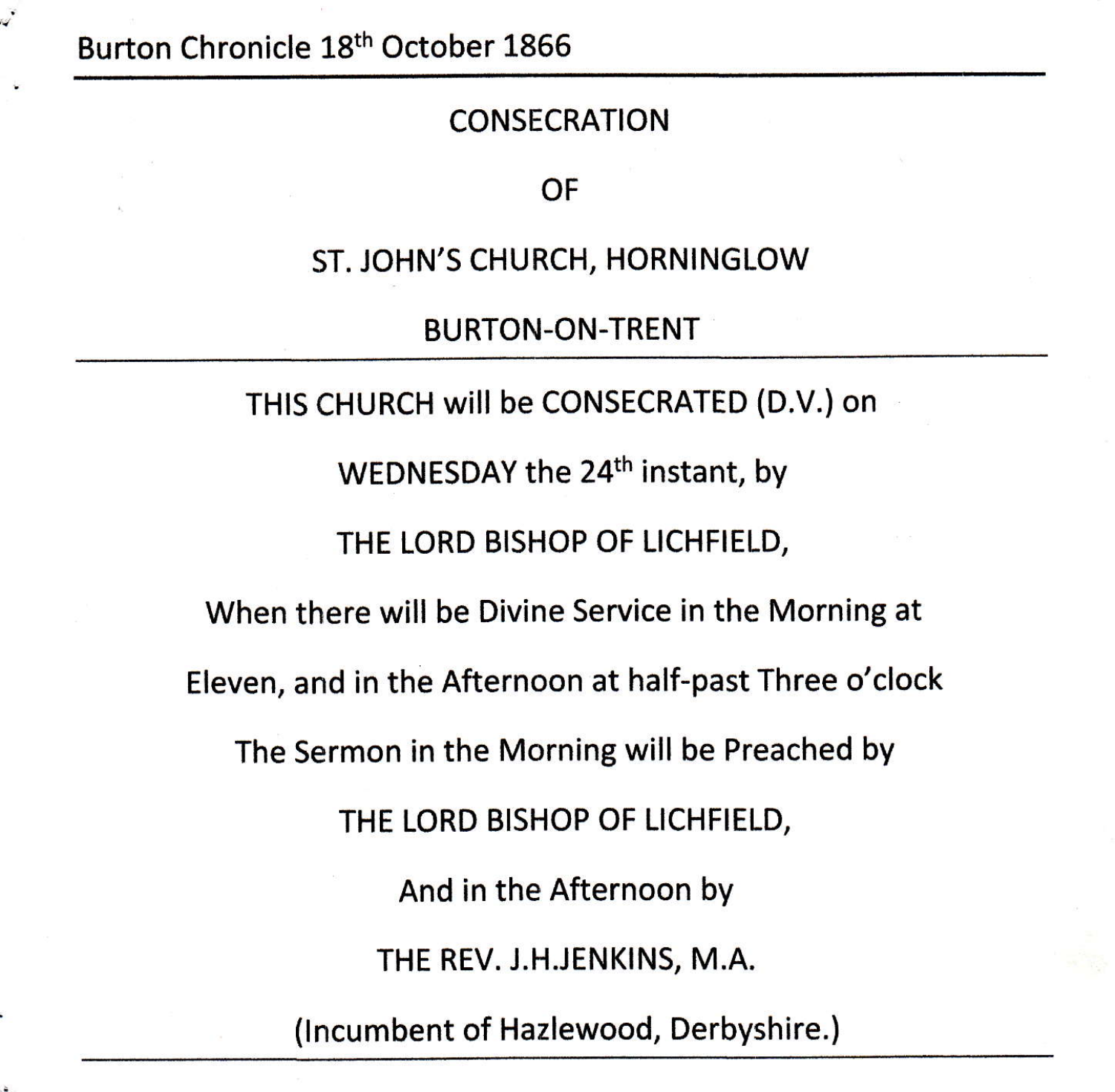## **HORNINGLOW**

## CONSECRATION OF ST. JOHN'S CHURCH

With considerable satisfaction, we have to record the completion of this beautiful church, which was duly consecrated by the Lord Bishop of the Diocese yesterday; it was not favoured with such propitious weather as could be wished, yet there was a large and fashionable congregation, including Sir Oswald Mosley, Bart., Miss Mosley, W. Worthington, Esq., and Mrs. Worthington, Major Bass, J. Gretton, Esq., Miss Gretton, the Misses Arden, Mrs Barber, Mrs. Helliwell, Mr. W. H. and Mrs. Worthington, Mrs. Pickering, Mr. Tomlinson, and the Misses Tomlinson, Mr. H Tomlinson, Mr. R. S. Belcher, Mr. and Mrs. Warham, Mr. Geo. Lowe, and others.

The ceremony was fixed for eleven o'clock, and by that time the church was crowded. The Bishop and clergy robed in the schoolroom close by, and walked in procession to the western door, where his Lordship received a petition praying that he would consecrate the church. The Bishop signified his readiness to consecrate the same, and with the clergy proceeded to the communion table, chanting as they proceeded the 24thh Psalm, "The earth is the Lord's"' &c. The other portions of the consecration ceremony were the gone through in the usual manner, after which prayers were offered up by the Bishop, and the ordinary services of the day were commenced. The Rev. J. M. Grier, M. A., rector of Rugeley, read the first lesson, and the Rev. John Auden, M. A., read the collect for the day. The communion service was read by the Bishop; the Epistle by the Rev. Wm. Jones, M.A., Vicar of Burton.

The Bishop preached a sermon of an earnest and practical character from the <sup>I</sup> Corinthians, iii., 23 - "And ye are Christ's".

At the offertory, the sum of £90 5s. 6d. was collected.